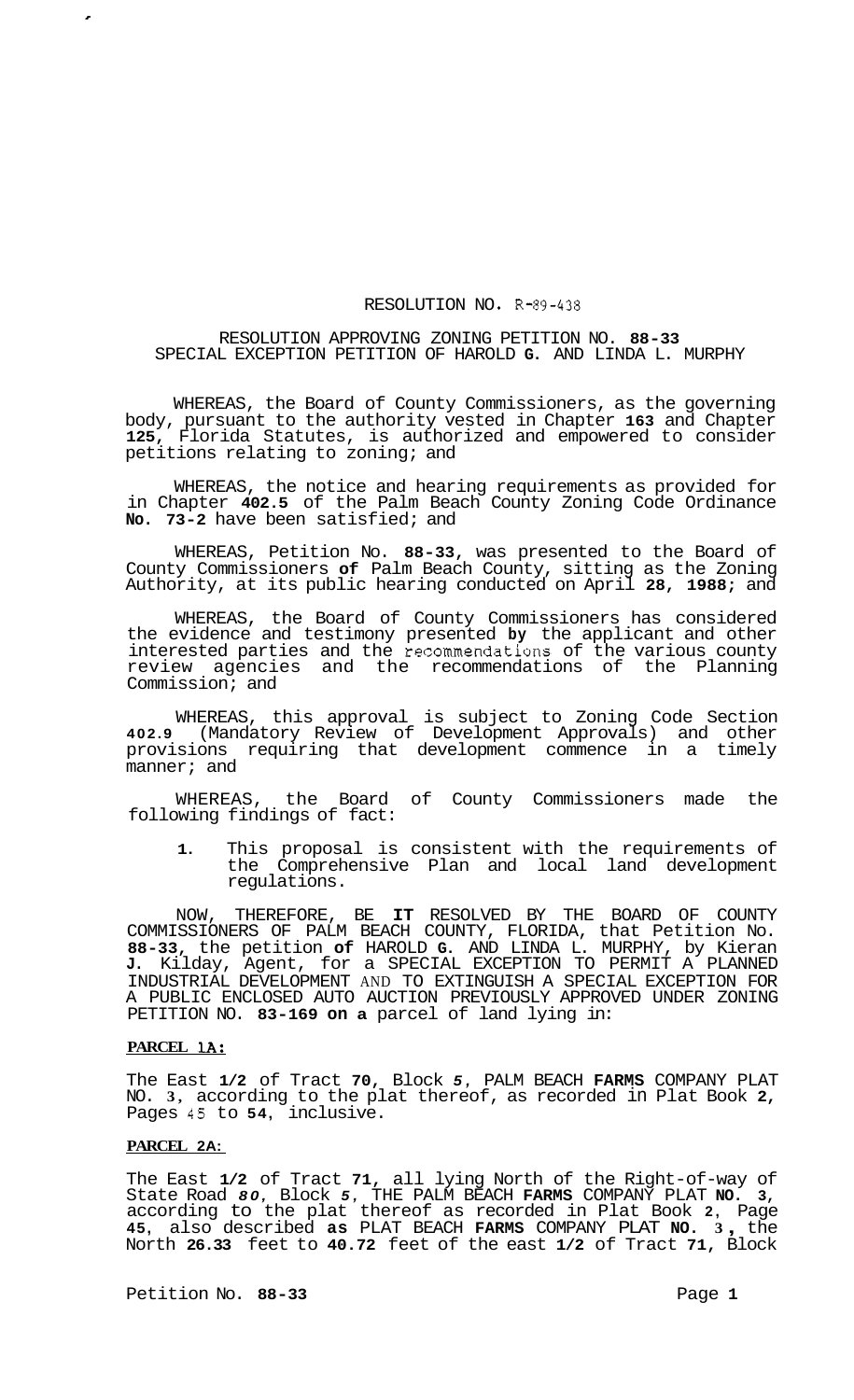**5,** Section **34,** Township **43** South, Range **42** East, as same is recorded in Plat Book **2,** Page **45.** 

# **PARCEL 1B:**

 $\frac{\partial}{\partial x} \frac{\partial}{\partial y} = 0$ 

The East **1/2** of Tract **51,** Block **5,** PALM BEACH FARMS COMPANY PLAT NO. **3** , according to the plat thereof, as recorded in Plat Book **2,** Page **45** to **54,** inclusive.

LESS that part of Parcel lA, **2A** and **1B** as conveyed to Palm Beach County by deed recorded in Official Record Book **4281,** Page **719,**  more particularly described as follows:

**A** parcel of land for Road Right-of-way purposes, lying in Tracts **70** and **71** of Block **5,** PALM BEACH FARMS COMPANY PLAT NO. **3,** as recorded in Plat Book **2,** Page **46;** more particularly described as follows:

Commence at the intersection of the East line of said Tract **71**  and the base line of survey for State Road **80,** as shown on Road Book **2,** page **11** through **18,** (said base line being the approximate center-line of existing pavement); thence Northerly along the said East line of Tract **71,** a distance of *50.05* feet to the POINT OF BEGINNING of the herein parcel to be described (said point being in the existing North Right-of-way line of State Road **80);**  thence continue Northerly along said East lines of said Tracts **70**  and **71,** a distance of **40.72** feet to the North line of said Tract **71;** thence West along the North line of said Tract **71,** thence west along the north line of said Tract **71 330.00** feet, more or less to the West line of the East **1/2** of said Tract **71;** thence South along the West line of the East **1/2** of said Tract **71,** a distance of **26.33** feet to the existing North Right-of-way line of State Road **80;** thence along said North line of State Road **80,**  South **88** degrees **03' 08"** East a distance of **330.32** feet, more or less to the POINT OF BEGINNING.

### ALSO **LESS:**

Beginning at the Southeast corner of Tract **70,** Block **5,** PALM BEACH **FARMS** COMPANY PLAT NO. **3,** as recorded in Plat Book **2,** Pages **45** through **54,** run thence the following number of courses:

- **1.** North *0* degrees **33'** West along the East line of said Tract *70,* a distance of **99.38** feet, more or less to intersect a line parallel with and **220.00** feet North **of** (as measured at right angles to) the South line State Road **80;** thence
- **2.** Along said parallel line North **88** degrees **03' 08"** West, a distance **of 330.03** feet to intersect the West line of the East **1/2** of Tract **70;** thence
- **3.** South *0* degrees **33'** East along West line **113.43** feet to the Southwest corner of the East **1/2 of** said Tract **70;** thence
- **4.** North **89** degrees **27'** East along the South line of said Tract **70, 330.00** feet more or less to the POINT OF BEGINNING.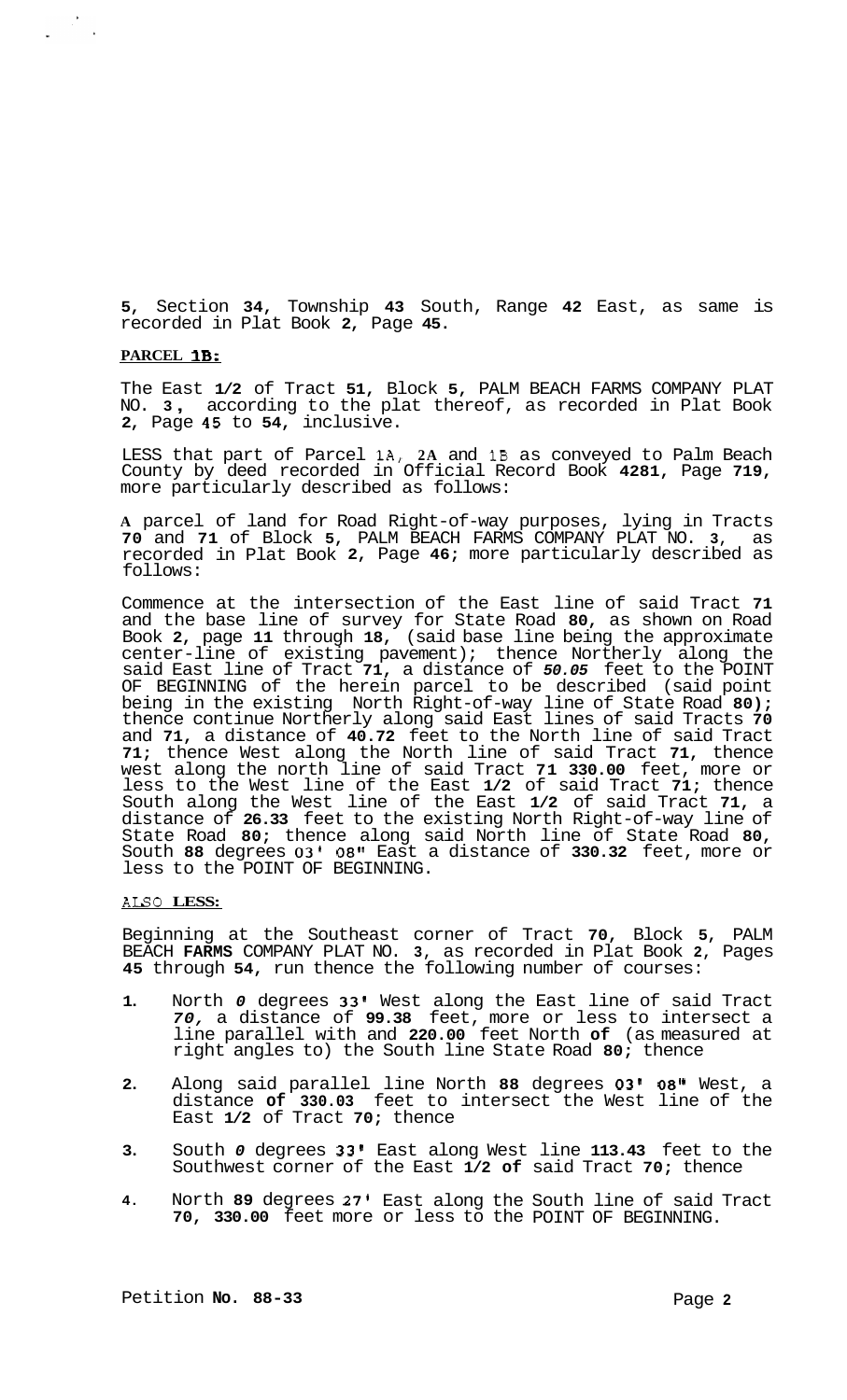ALSO LESS :

A parcel of land for Road Right-of-way purposes, being the North **15.00** feet of the East **1/2** of Tract 70 and the South **15.0C1** feet **of** the East **1/2** of Tract **51,** Block **5** , PALM BEACH **FARMS** COMPANY PLAT **NO.** 3, as recorded in Plat Book **2,** Pages **45** through **54,**  located on the north side of Southern Boulevard (SR *80),*  approximately 300 feet east of Skees Road (70th Avenue North), in an IL-Light Industrial Zoning District, was approved as advertised, subject to the following conditions:

- **1.**  Prior to site plan certification, the site plan shall be amended to indicate the following:
	- a. Required transfer of ten **(10)** percent **oE** the specialized vehicular use area landscaping **to** the perimeter of the site. This area shall be designated numerically in the tabular data and graphically.
	- b. Fifteen **(15)** foot landscape strip along the southern property line, meeting the requirements of the Landscape Code, Section 500.35.E.3
	- c. Remove the reference to "future development" shown on the site plan for the northern portion of the site.
	- d. Indicate paving and striping along the northern portion of the site, or petition for variance relief from the Board of Adjustment.
	- e. Provision of a six *(6)* foot high solid uooden fence around the perimeter of all storage areas.
- **2.**  No off-premise signs shall be permitted on the site.
- 3. The petitioner shall eliminate twenty-four **(24)** parking spaces located adjacent to the southern property line and relocate and label the five **(5)** display spaczs for auto sales on site and install landscaping as required by Condition **No. 1.b.**
- **4.**  The site shall be limited to a maximum of five (5) display spaces.



- The use **of** the site shall be limited to auto towing, with ancillary office, auto storage, auto body mechanical repair, sale of repossessed automobiles limited to **a** maximum of five **(5)** outdoor sales display spaces.
- *6.*  **A** Unity of Title shall be executed covering the entire site. Two **(2)** copies of properly executed Un:.ty **of**  Title documents shall **be** submitted to the Zoning Division simultaneously with Site Plan Review Committee application.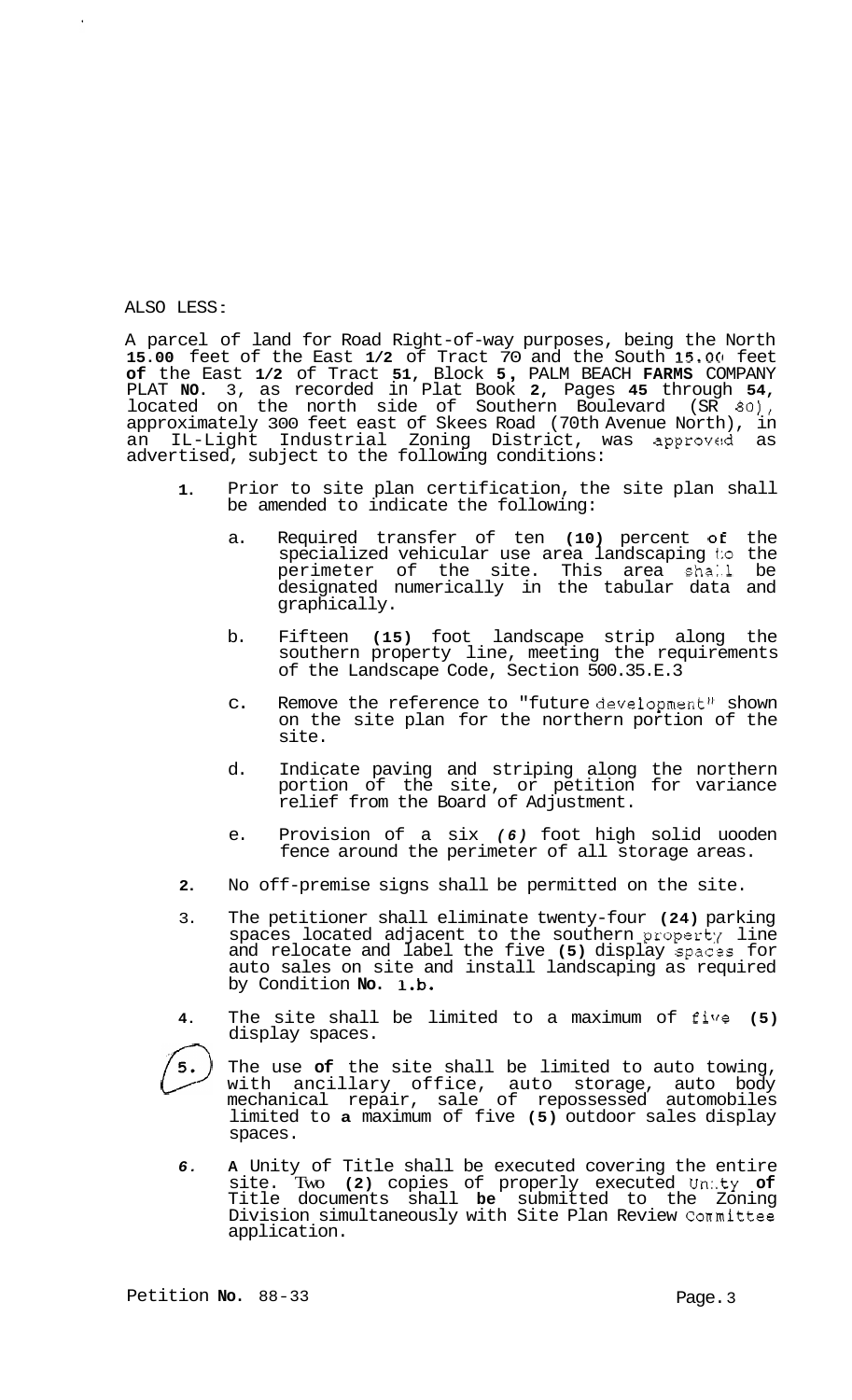- *7.* **No** vehicle shall be parked with its hood or trunk open, nor elevated off the ground in any way. Vehicles shall not be parked in any right-of-way or driveway.
- 8. Outside storage of disassembled vehicles shall be limited to a designated area located interior **to** the site. There shall be **no** outdoor storage of disassembled vehicle parts on site.
- **9.** Vehicle parking shall be limited to the parking :;paces designated on the approved site plan. **No** parking of vehicles is to be permitted in landscaped areas, nightof-way, or interior drives.
- **10.** Outdoor lighting used to illuminate the premises shall be low intensity and directed away from adjacent properties and street, shining only on the subject site.
- 11. There shall be no on premises signs indicating existence of used automobiles sales.
- **12.** The petitioner shall provide an area on the site to unload vehicles from car carriers or towing veh:.cles. Sufficient maneuvering area shall be provided and shall<br>be located out of on-site and off-site vehicular be located out **of** on-site and off-site veh:.cular traffic circulation. This area shall be designat.ed on the site plan.
- **13.** The developer shall retain the stormwater runoff in accordance with all applicable agency requiremerts in effect at the time of the permit application. Holrever, at a minimum, this development shall retain onsite three **(3)** inches of the stormwater runoff genera1:ed by a three **(3)** year-one **(1)** hour storm as required 1)y the Permit Section, Land Development Division. The drainage system shall be maintained in an acceptable condition as approved by the County Engineer. l'n the event that the drainage system is not adequately maintained as determined by the County Engineer, this matter will be referred to the Code Enforcement Board for enforcement.
- **14.** The developer shall design the drainage system such that storm water runoff from the parking areas and paved surfaced area shall be separate from those areas which may contain hazardous or undesirable waste from the proposed site.
- **15.** Within **90** days of approval of this project. the property owner shall convey to Palm Beach County by road right-of-way warranty deed for Southern Boulcward, **220** feet north of the north right-of-way of the West Palm Beach Canal free of all encumbrances and encroachments. Petitioner shall provide Palm Beach County with sufficient documentation acceptable **l:o** the

 $\frac{1}{2}$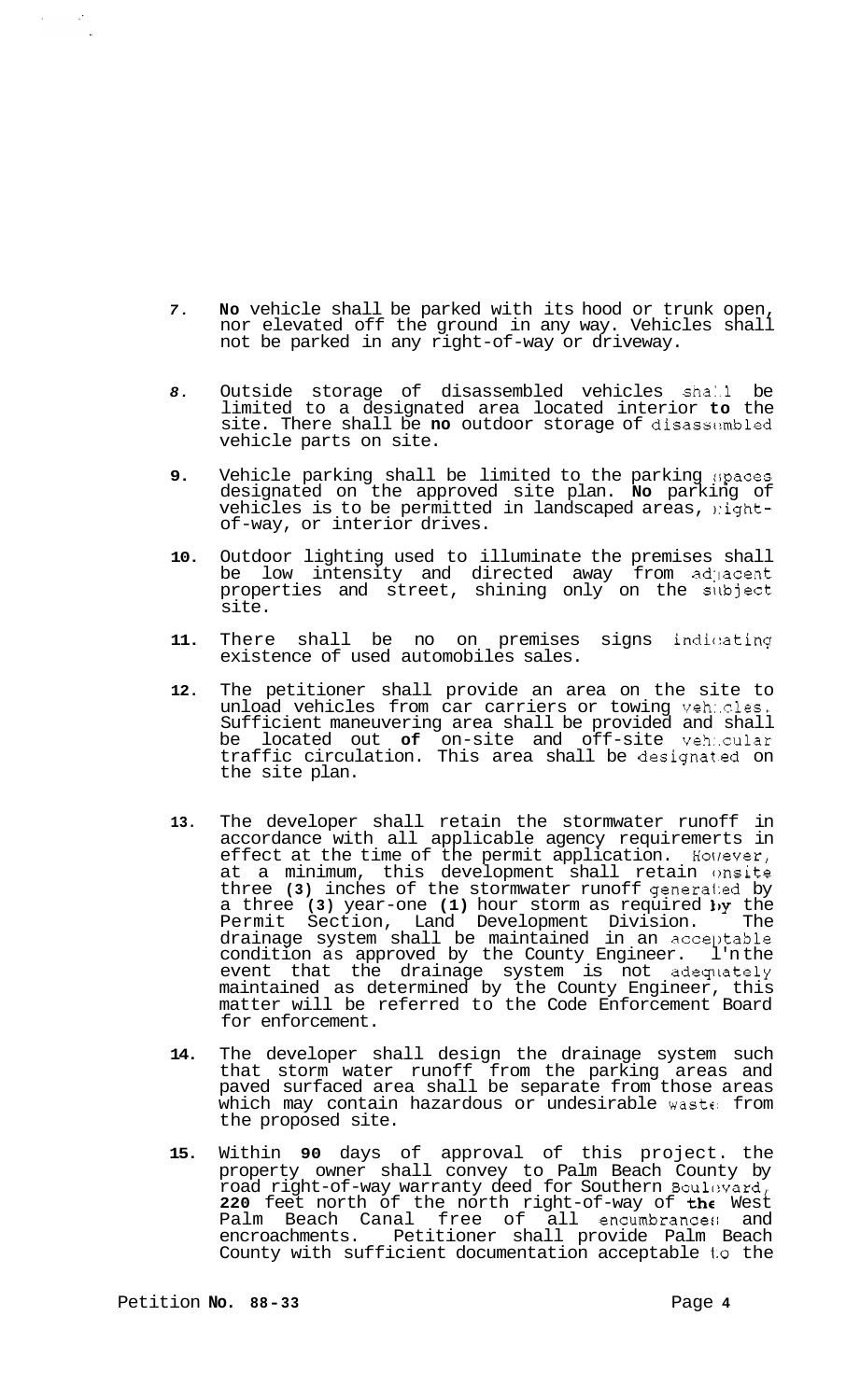Land Acquisition Division to ensure that the property is free of all encumbrances and encroachments. Right-<br>of-way conveyance shall also include "Safe Sight Distances" where appropriate at intersections as determined by the County Engineer.

- 16. The property owner shall pay a Fair Share Fee ii the amount and manner required by the "Fair Share Contribution for Road Improvements Ordinance" *is* it presently exists or as it may from time to tine be amended. The Fair Share Fee for this project shall be determined by the County Engineer.
- **17.** Generation and disposal of hazardous effluents into sanitary sewerage system shall be prohibited unless adequate pretreatment facilities approved by the Florida Department of Environmental Regulation (FDER) and Agency responsible for sewage works are constructed and used by project tenants or owners generating such effluents.
- **18.** Since sewer service is available to the propxty, septic tank shall not be approved for use **or** the property.
- **19.** Because water service is available to the proper:y, a well shall not be approved for potable water use.
- **20.** Failure to comply with the conditions herein may result in the denial or revocation of a building permit: the issuance of a stop work order; the denial of a Certificate of Occupancy on any building or structure; or the denial or revocation of any permit **or** approval for any developer-owner, commercial-owner, lessee, or user of the subject property. Appeals from such a:tion may be taken to the Palm Beach County Boar3 of Adjustment or as otherwise provided in the Palm 3each County Zoning Code. Violations of the conditions herein  $shall$  constitute violation of the Palm Beach County Zoning Code.

Commissioner Marcus moved for approval of the petition. The motion was seconded by Commissioner Wilken and upon being put to **a** vote, the vote was as follows:

| Carol A. Roberts       |                   |                              | Aye    |
|------------------------|-------------------|------------------------------|--------|
|                        | Carol J. Elmquist | $\qquad \qquad \blacksquare$ | Absent |
| Karen <b>T.</b> Marcus |                   | --                           | Aye    |
| Dorothy Wilken         |                   |                              | Aye    |
| Kenneth M. Adams       |                   |                              | Absent |